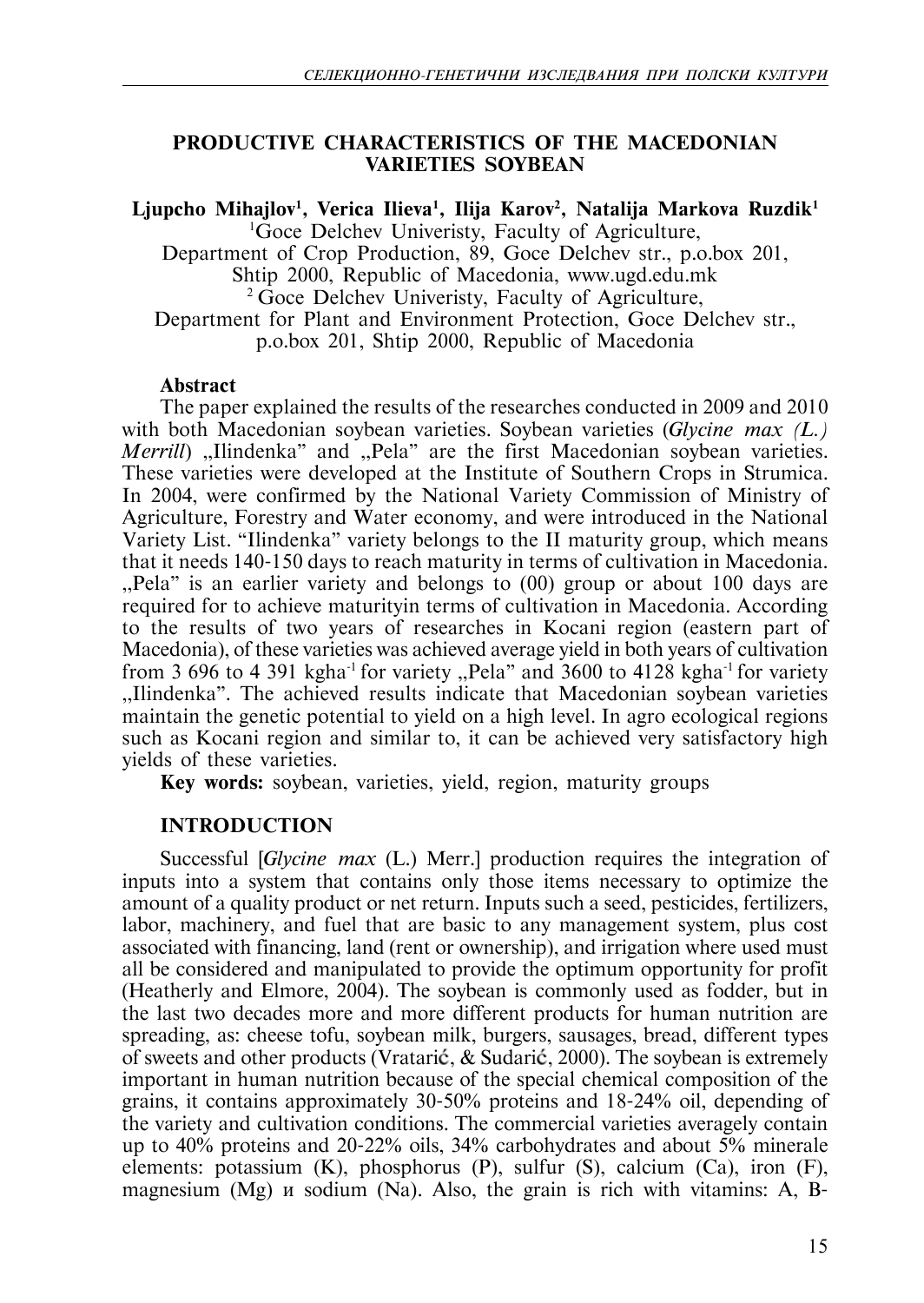complex, D, E and K. The proteins are rich in essential amino acids, especially with lysine and methionine. These amino acids are the most similar with the animal proteins, thus they have high biological value (Mihajlov, 2002).

From agro-technical aspect soybean improves the physical characteristics (structure) of the soil as nitrogen retainer enriches the soil with nitrogen. The inoculation of seeds before sowing, in terms of optimal humidity, temperature and neutral reaction of the soil solution, soybean can through nitrogen — fixation, create and leave in soil substantial nitrogen content of  $40-50$  kg /ha (Nenadictet al., 1995), and therefore represents an excellent pre-crop for cereal and others not legume crops. Cultivar selection is the first step to successful soybean management. New and improved cultivars are continually released to producers. These cultivars are evaluated in different production environments to determine their yield potential and supplemental traits such as resistance to diseases, nematodes, and insects, as well as tolerance to commonly used herbicides. (Boerma & Spetch, 2004). Grain yield is the most important characteristic in soybean breeding (*Glycine max(L.) Merrill)*, which depends on the genetic potential and the environmental conditions of soybean growing (Sudarić  $\&$ Vratarić 2002).

In Macedonia soybean was first seen from 1925-1930 on a smaller parcels (mostly in gardens), and it was grown as coffee. After that period, especially from 1960 to 1965 occasionally there are some attempts to disseminate the soybean on major areas in agricultural enterprises and on the surfaces of individual farmers, but until now these activities have not delivered significant results and soybeans in the Republic of Macedonia is not yet present on large areas (Mihajlov, 2002).

The main activities of soybean expansion areas in the Republic of Macedonia have been achieved after many years of work of breeding and hybridization of soybeans by scientists at the Institute for Southern Crops in Strumica, in the period from 1994-2007. The selective material from different filiation disposed in the Institute in Strumica, motivate us to work on creating soybean varieties suitable for our climate conditions, with aim, to be created high productive, stable and adaptable varieties, resistant to lodging, disease and pests in the frame of 00 to II mature groups. As a result of several years of continuous work on this area, are created the first Macedonian soybean varieties that are subject to analysis and research in this paper.

The first new confirmed soybean varieties in Macedonia with their good productive characteristics have all predispositions for massive production. In Macedonia, soybean production has no tradition and from minimal 50 ha in 2001, overtakes only 500 ha in 2012 in entire country, although the average import for a year is about 50.000 t soybean or soybean products (Mihajlov et al., 2006).

The aim of this research is to determine the continuity of the stability of these two varieties in terms of their morphological, manufacturing and agro ecological characteristics.

# **MATERIALS AND METHODS**

"Ilindenka" variety has been made by crossing the lines  $(L-111 \times L-8)$  with "Balkan" variety, filiation from Serbia and Monte Negro while "Pela" variety is made with crossing between varieties: (015 from Serbia and Monte Negro x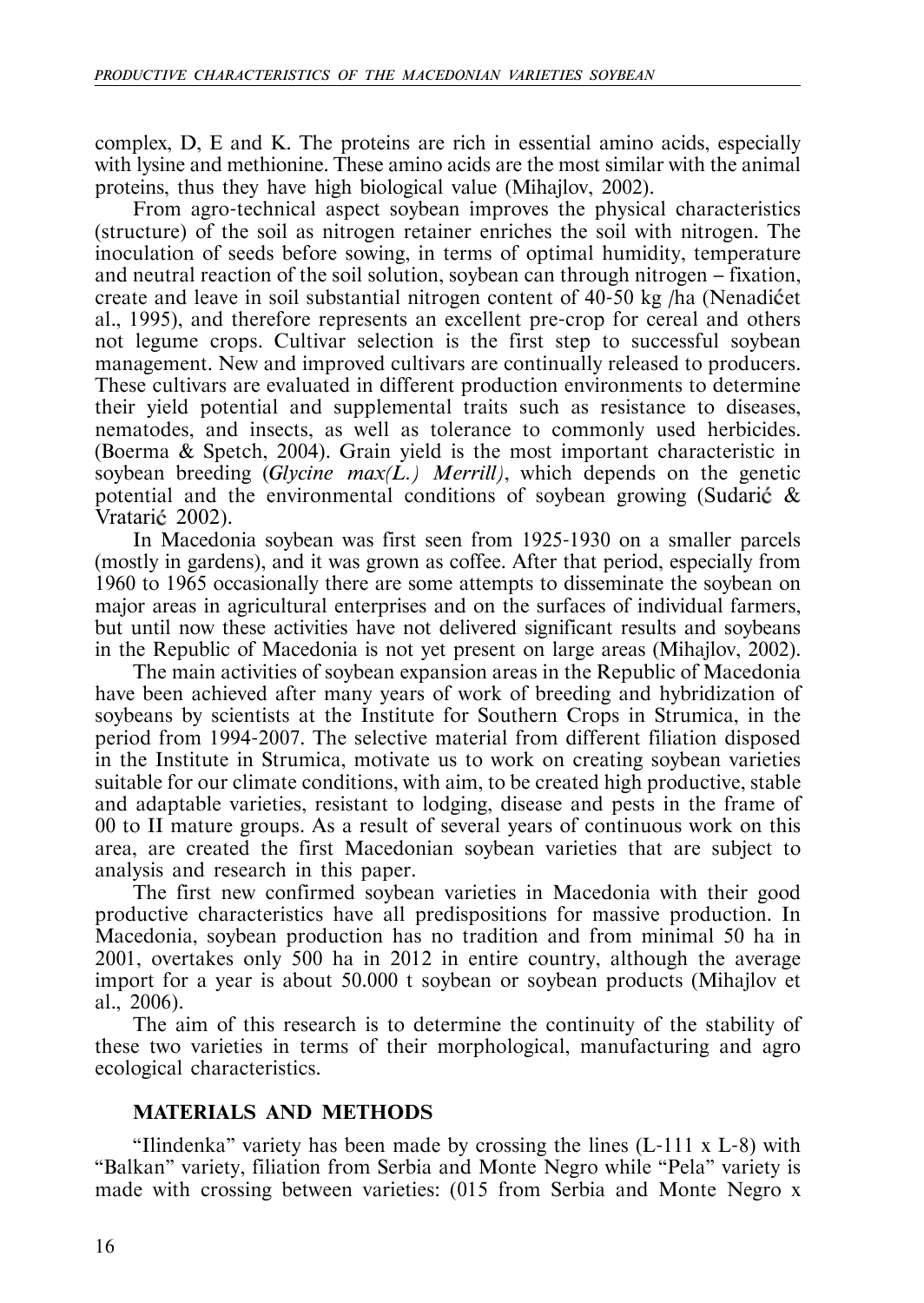"Sabina" from Austria) x "Oak Wision" from Canada. First crossings were made 1994. In the selection process is used the "pedigree method" (Mihajlov et al., 2006).

"Ilindenka" variety belongs to the II maturity group, which means that it needs 140-150 days to reach maturity at breeding conditions in Macedonia. ,,Pela" is an earlier variety and belongs to (00) group or about 100 days are required for its maturing in breeding agro climate conditions in Macedonia. The field experiments with these two varieties were conducted during two years, 2009 and 2010 on the surface of the Institute of rice despite Kocani, located at an altitude of 291-330 m, 41°47'42" east latitude and 19°45'22" east longitude, on an alluvial type of soil.

Every year pre-crop was rice. Basic and before sowing soil is performed by default, in terms optimal for sowing and in the same way, during the both years of setting the experiments, appropriate to the conditions and needs in Kocani production area. The experiment was conducted in 5 replications, by using randomized block design. The size of basic experimental plots was  $15 \text{ m}^2$  (7.5) m x 2 m), whit 4 rows. The sowing is performed manually whit 50 cm space between rows and 5 cm space within rows, corresponding to the structure of 400 000 plants on 1 ha, respectively 600 000 plants on 1 hectare, appropriate of agricultural technical requirements of varieties.

During the vegetation the care was consisted of 2 hand digging inter row distance, in the first stage  $(V_1 - V_2)$  Fehret all., 1971), developed simple leaves, and 1 to 2 pairs trifoliolate leaf and the second digging in stage  $(R_1)$  beginning of flowering, that time is match from middle may to middle june. The first irrigation with sprinclers (50 mm) is given in the second half of july, in the stage  $(R_3)$  start forming pods and second watering sprinkling with the same norm of water is performed in stage  $(R_s - R_6)$ , start forming of seeds and their development, which takes place in early august. During the vegetation, there was no need for protection from diseases and pests in both years.

During the researches were analyzed following productive traits in soybean: number of nodes (knees), number of pods per plant, mass of seeds per plant (g), mass of 1000 grains (g), grain yield (kg ha<sup>-1</sup>). Grain yield is assessed from all the plants in each experimental plot separately and it is minimized in kg  $ha^{-1}$ . The mass of grains per 1 plant, number of pods per plant and mass of 1000 grains were analyzed from ten plants of each repetition for each variety. All data obtained were processed statistically using the SPSS statistical software.

# **RESULTS AND DISCUSSION**

Yield enlargement is conditioned by the genetic and agronomic improvements, respectively breeding better yielded varieties and using appropriate agrotechnical methods (Specht, & Greaf, 1996). Height of the yield except these factors, particularly influenced has the conditions of the year. Following are climate diagram of years of research (2009 and 2010) for the region of Kocani.

The agro-meteorological conditions during the years of study showed significant differences in the total amount of rainfall during the vegetation of soybean in both years of testing.

In 2010, compared to 2009, is measured a greater total amount of rainfall. In terms of average monthly temperatures in the vegetation period of soybean,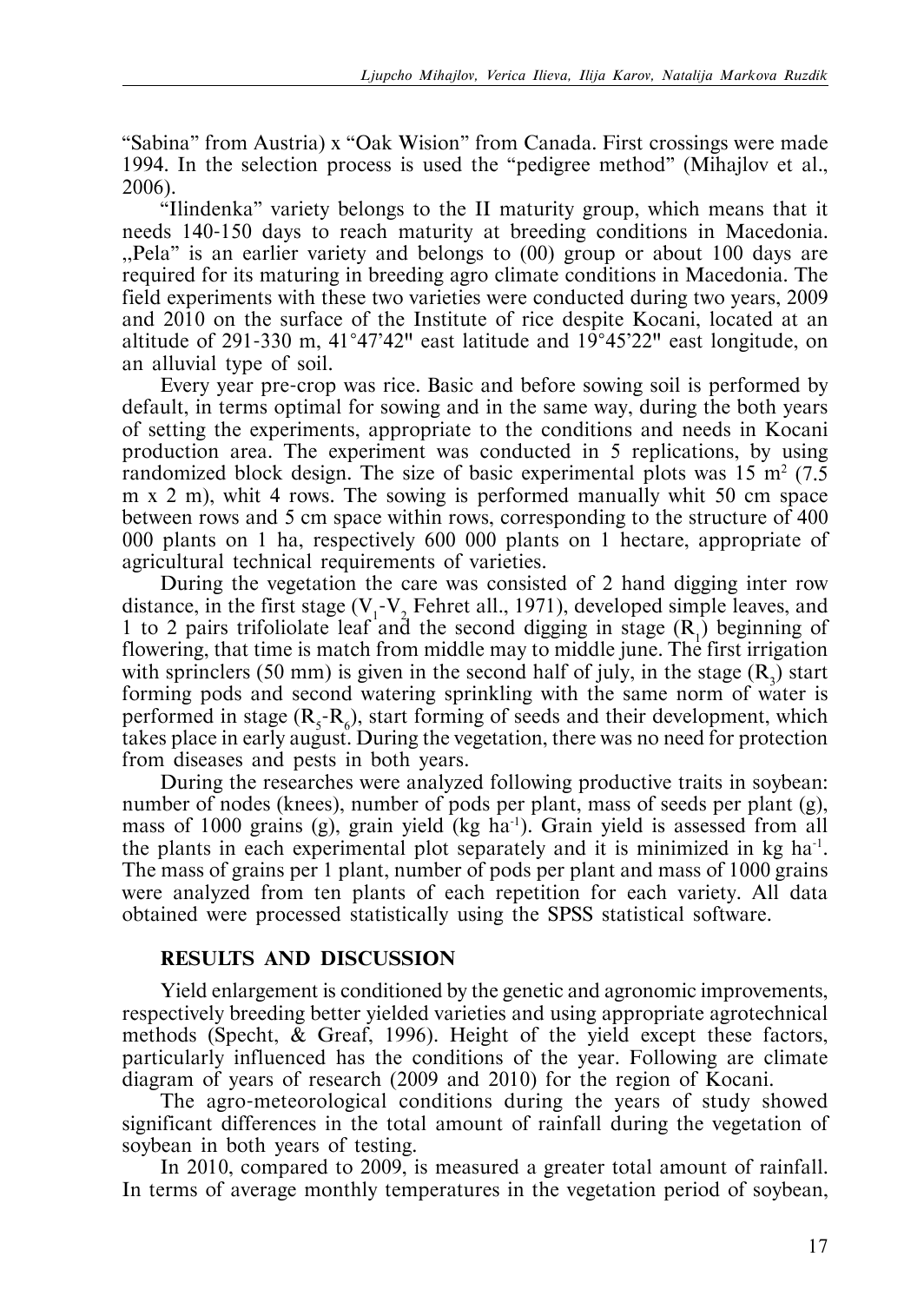the values for the both years studied, roughly coinciding with the exception of July for which the average monthly temperature value is two degrees higher in 2010 as compared to 2009. In this month, the monthly amount of rainfall in 2009 (33mm, climate diagram 1), is significantly higher compared to 2010 (6,5 mm, climate diagram 2).



Figure 1. Walter climate diagram for 2009



Figure 2. Walter climate diagram for 2010

**Number of nodes (knees)** — This productive property in soybeans, according to some authors is called ,,number of fertile floors". In relation to this property the ways of breeding of soybean in selection programs worldwide, are moving to getting varieties with shorter internodies with more pods per floor, or more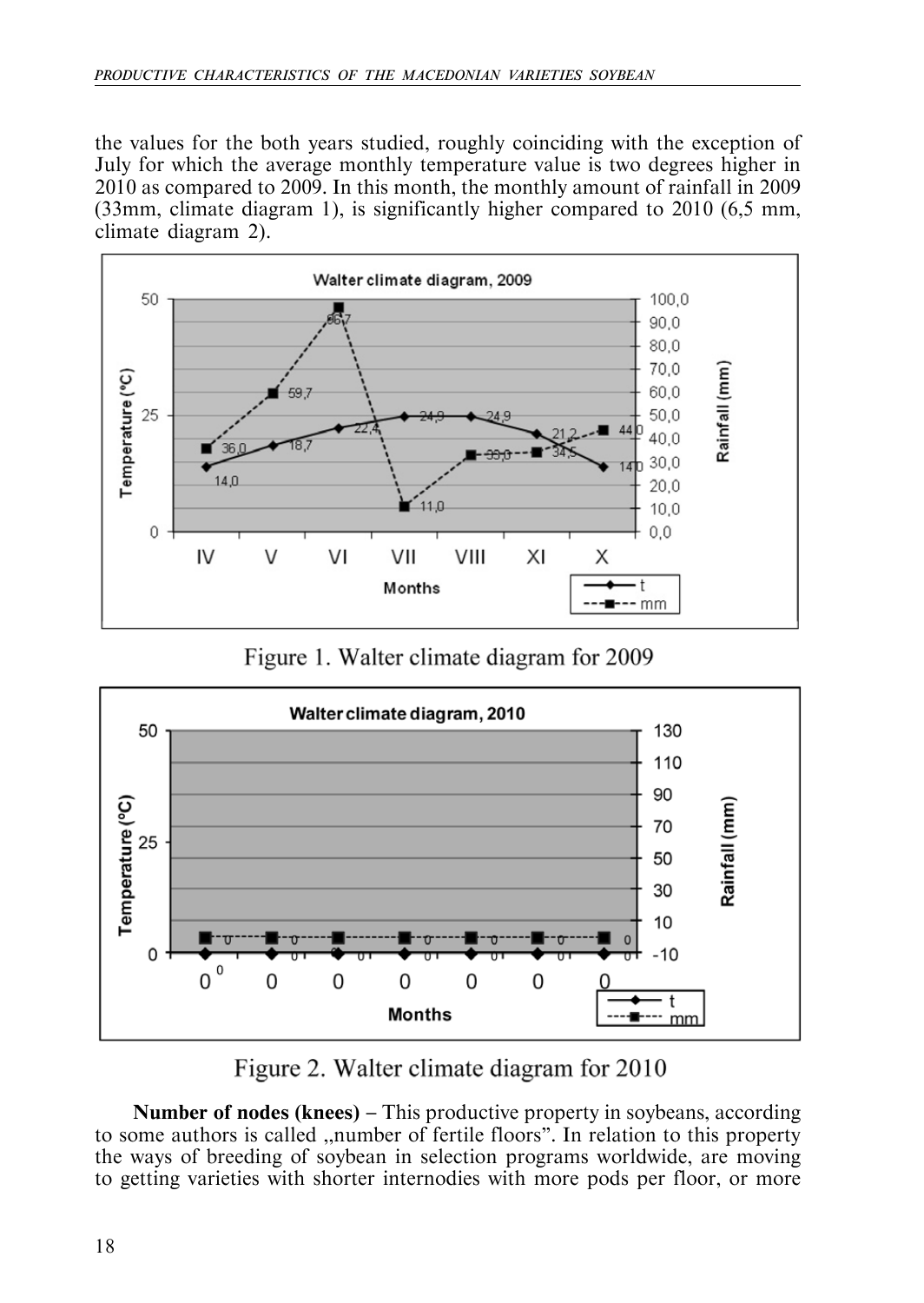compact habitus (Sudarić et al., 1996). Data of the number of nodes (knees), per plant, were obtained after morphological analysis in the laboratory, after harvest. Average values for two annual for the number of nodes per plant range from 14-16 for variety Pella, and 14-18 for variety Ilindenka (table 1 and table 2). Average values for this property in 2009 are larger (16 and 18 nodes) compared with 2010 (14 nodes), at both varieties. The higher value of this property is probably due to the greater total amount of rainfall during the vegetation of soybeans in 2010 (climate diagram 2), compared to 2009 (climate diagram 1).

**Number of pods per plant** – The numbers of pods varies from 2 to more than 20 in a single inflorescence and up to 400 on a plant, (Carlson, 1973). According to researches of Konova et al.1976, the number of pods per plant, depending on the variety, (tested are 4 varieties), and the conditions of cultivation (on two localities), an average of 3 years was from 12,2 to 39,8. Results obtained of our researches show average number of pods per plant formed in both years of testing in range of 42 to 49 in both tested varieties. There were no statistically significant differences in the number of pods between the both varieties. Average values for this property are higher in 2009 (48 and 49) compared with 2010 (42 and 43, Tab.1 and 2), due on more favorable climatic conditions during the early reproductive stages  $(R_3-R_5)$  between the vegetation of soybeans in 2010 (Figure 2).

**Mass of grains per plant —** Productive indicator except the variety, conditions and region growing, largely depends on the number of plants per unit area (Mihajlov, 2002). The values of this quantitative property according to the results of Vratari et al., 1999 expressed through, two-year (1996-1998) average for the two studied varieties of the same maturity groups with the varieties that we examine, for the area of Croatia were from 17.8 to 19.7 g. Average values obtained for this quantitative trait in our trials over two years in both varieties ranging from 12,3 to 15,2 g. These values are significantly lower than values obtained in Croatia (Osijek region), due to several factors, which is crucial higher average annual amount of rainfall and northern geographic location of the Osijek region in terms of Kocani.

**Mass of 1000 grains** — Property which is the highest degree of genetic depending on the variety and conditions of the external environment is the mass of 1000 grains. Heritability in this quantitative property is 70% (Brim, 1973). According to Hartwing, 1973 at the varieties with wide production, mostly mass of grains of soybean average ranges from 12 to 18 g for 100 grains. Results obtained of our tests for mass of 1000 grain between the both studied years range between 130,71 g to 140,38 g at the variety Ilindenka, (Table 2). Compared between years of testing, there were no significant differences in average values (from 135.9 to 138,62 g) at this quantitative property (Table 1 and 2). Uniformity of property mass of 1000 grains between varieties and years of testing in these trials, we explain with the fact that in the stages of pouring the grains  $(R_5-R_6)$ , in both years of testing in both cultivars, was conducted intervention with sprinkling. Enough quantities of iirrigation with sprinclers (50 mm), water sediment in the period of reproductive development in tested soybean varieties, the corresponding density and properly applied crop nutrition, contribute to not achieve significant differences in the values of this productive property.

**Grain yield** — or variety production potential per unit area, is the most important indicator of the value of each variety. It is known that soybean varieties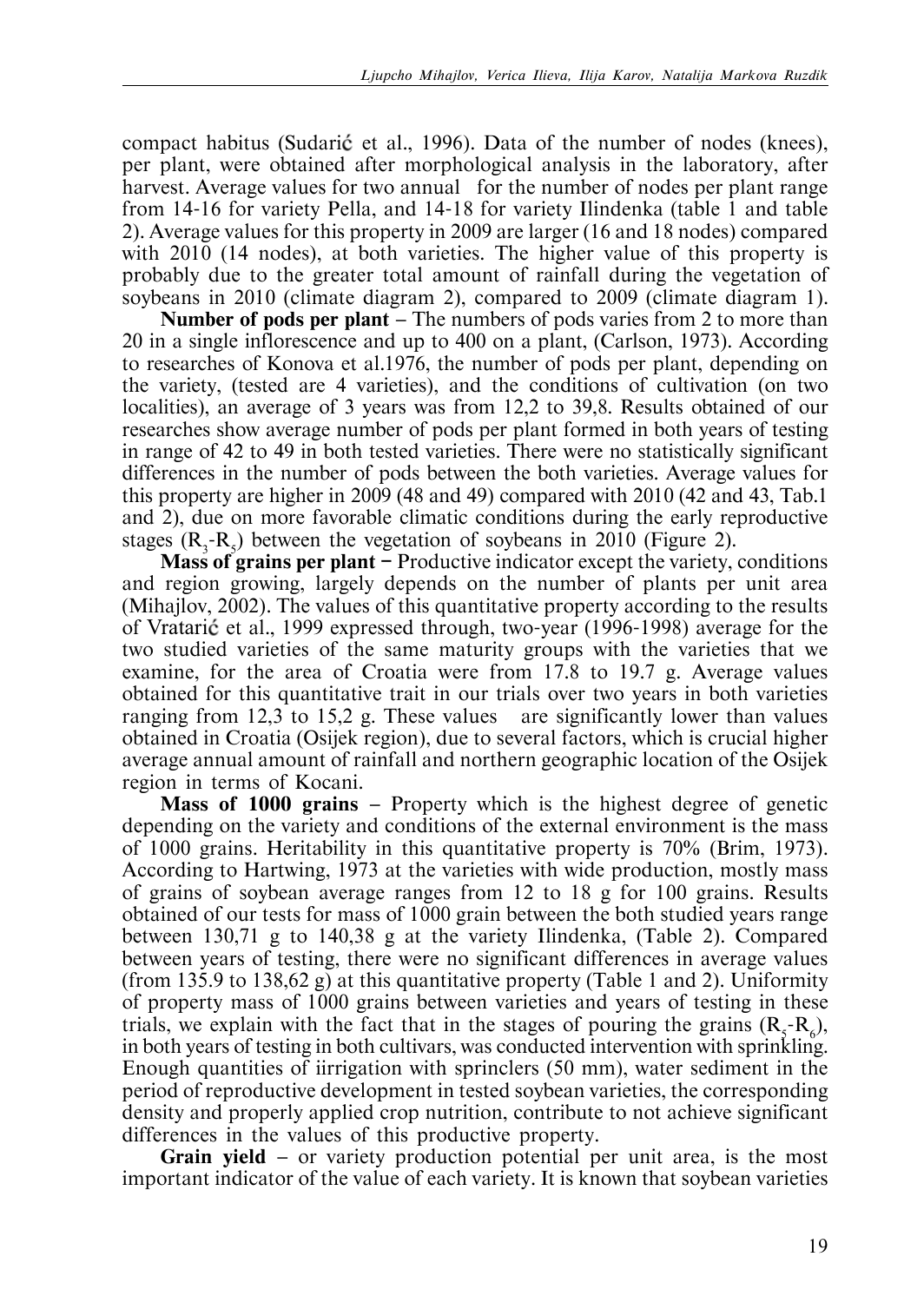| Variety Pela             | Number<br>of nodes | Number of<br>pods per plants | Mass of seed<br>per plant (g) | Mass of 1000<br>seeds $(g)$ | Grain yield<br>$(t/ha^{-1})$ |
|--------------------------|--------------------|------------------------------|-------------------------------|-----------------------------|------------------------------|
| 2009                     | 16                 | 49                           | 15,20                         | 136,57                      | 4,131                        |
| 2010                     | 14                 | 43                           | 13,09                         | 138,62                      | 3,696                        |
| average                  | 15                 | 46                           | 14,15                         | 137,60                      | 3,914                        |
| median                   | 16                 | 47                           | 14,28                         | 137,47                      | 3,990                        |
| minimum                  | 13                 | 43                           | 13,35                         | 136,13                      | 3,640                        |
| maximum                  | 17                 | 49                           | 15,01                         | 139,25                      | 4,140                        |
| rang                     | 4                  | 6                            | 1,66                          | 3,12                        | 0,500                        |
| variance                 | 3,15               | 5,65                         | 0,51                          | 1,39                        | 0,057                        |
| standard deviation       | 1,49               | 2,32                         | 0,69                          | 1,18                        | 0,239                        |
| standard error           | 0,67               | 1,04                         | 0,30                          | 0,52                        | 0.107                        |
| coefficient of variation | 9,66               | 4,98                         | 4,79                          | 0.86                        | 6,152                        |

Table 1. Statistical analyses and components of yield at variety Pela

Table 2. Statistical analyses and components of yield at variety Ilindenka

| Variety Ilindenka        | Number of<br>nodes | Number of<br>pods per plants | Mass of seed<br>per plant (g) | Mass of 1000<br>seeds $(g)$ | Grain yield<br>$(t/ha^{-1})$ |
|--------------------------|--------------------|------------------------------|-------------------------------|-----------------------------|------------------------------|
| 2009                     | 18                 | 48                           | 14,26                         | 135,90                      | 4,128                        |
| 2010                     | 14                 | 42                           | 12,30                         | 136,51                      | 3,600                        |
| average                  | 16                 | 45                           | 13,28                         | 136.21                      | 3,864                        |
| median                   | 16                 | 46                           | 13.39                         | 137,69                      | 3,905                        |
| minimum                  | 15                 | 38                           | 10,72                         | 130,71                      | 3,645                        |
| maximum                  | 18                 | 54                           | 16,42                         | 140,38                      | 4,015                        |
| rang                     | 3                  | 16                           | 5,71                          | 9.67                        | 0.370                        |
| variance                 | 1.30               | 45,35                        | 5,99                          | 20,48                       | 0.023                        |
| standard deviation       | 1,03               | 6,17                         | 2,19                          | 4,04                        | 0,153                        |
| standard error           | 0,46               | 2,75                         | 0.98                          | 1,81                        | 0,068                        |
| coefficient of variation | 6,21               | 13,32                        | 15,98                         | 2,97                        | 4,008                        |

significantly differ in terms of grain yield, as between different groups of maturity, and within the same maturity group. Grain yield is quantitative property, controlled by a number of genes that are influenced by external factors (Bhardway and Bhgasari, 1991). Heritability of this property according to Brim, 1973, varies from 3-58 %. Reviewing the results of the average grain yields for examined Macedonian varieties (Table 1 and 2), it is obvious that there is great variance in average grain yields of the two years, ranging  $3,6$  to  $4,131$  tha<sup>1</sup>. Obtained differences in grain yield of between tested varieties were statistically significant between the examined years in production. At differences in average values of grain yield between both varieties in the same year (3,6-3,696 and 4,128 and 4,131 Tab.1 and 2) there is no large variance. This indicates that both varieties are characterized by high potential of grain yield. Comparative analyses of the values of the return of these varieties in the period of their recognition or investigations by the National Variety Commission suggest the following:

— the average value of the return yield in both years of investigations (2002- 2003), on a 3 localities in the Republic of Macedonia (Skopje, Strumica and Prilep), at variety Ilindenka is  $4.0 \text{ t}$  ha<sup>-1</sup>.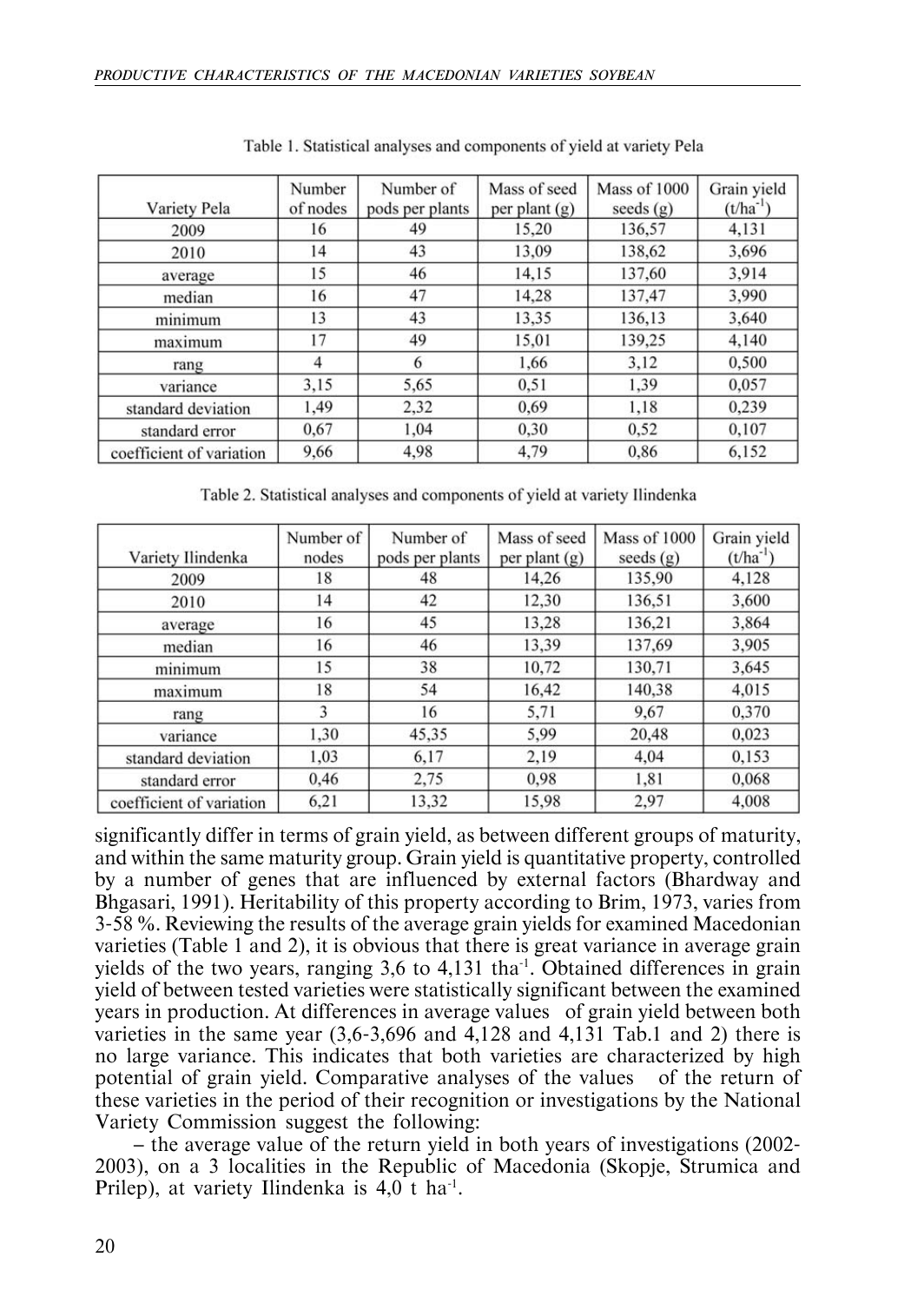— at variety Pela the average value of yield for the same period on the same localities is  $3,63$  t ha<sup>-1</sup> (Mihajlov et al. 2006).

If these results compare with the results of the researches for productivity of our varieties, we notice that, except for high yield potential Macedonian varieties are characterized with a high degree of stability and adaptability.

### **CONCLUSIONS**

Based on both years of researches of Macedonian soybean varieties Ilindenka and Pella, conducted through micro — field, laboratory experiments, and statistical analyzes, in a region where they have not been studied, can be concluded:

— pedo climatic factors in Kocani region are suitable for growing these two varieties of soybeans, which showed high resistance to loading and high degree of field tolerance to pathogens in soybeans;

— in the period of soybeans vegetation are established values of significant elements of yield (number of nodes, number of pods per plant, mass of seeds per plant and mass of 1000 grains), which are analyzed in this paper and are higher compared with the values of them on other localities in Macedonia, where the trials are conducted with these varieties in a period of their recognition (2004) until today.

— there was a positive correlation between all tested elements of yield and size of the yield, at both varieties in both years of researches;

— terms of year of growing have statistically significant impact on the values of the realized yield at both varieties (Figure 1 and 2; Tab.1 and 2);

— after almost 10 years from the introduction of these two varieties in the National List of Varieties of the Republic of Macedonia and their careful continuous annual renewal and maintenance of the breeders, the varieties show high yield potential, high degree of stability and adaptability in the region (Kocani), where they have not been grown;

— soybean as nitrogen fixator can and should be recommended for inclusion in crop rotation schemes in Kocani, which creates greater potential for obtaining higher yields of rice that is grown there as traditional culture;

— these varieties that are proven in production in the tested areas, can serve as initial material for breeding new varieties with higher yield potential and quality.

# **REFERENCES**

- **Bhardway, H. L., Bhgasari A. S., 1991.** Soybean harvest index as related to plant architecture and economic value. Soybean Genetics Newsleter 18, p.p.  $314 - 316.$
- **Boerma H. R., J. E. Spetch, 2004.** Soybeans: Improvement, Production, and Third edition, No16 intheseries Agronomy, ASA, CSSA, SSSA, Inc. Publishers Madison, Wisconsin, USA 2004, p.p.452. **Brim, C. A., 1973.** Quantitative genetics and breeding. In BE Caldwell (ed)
- Soybeans: Improvement, Production and Uses, Agronomy, 16: p.p. 155- . ასე<br>. . . .
- **Carlson, J. B., 1973.** Morphology.p.71-95 *In*B.E.Caldwell (ed.) Soybeans: Improvement, production and uses. Argon. Monogr.16.ASA, Madison, WI.